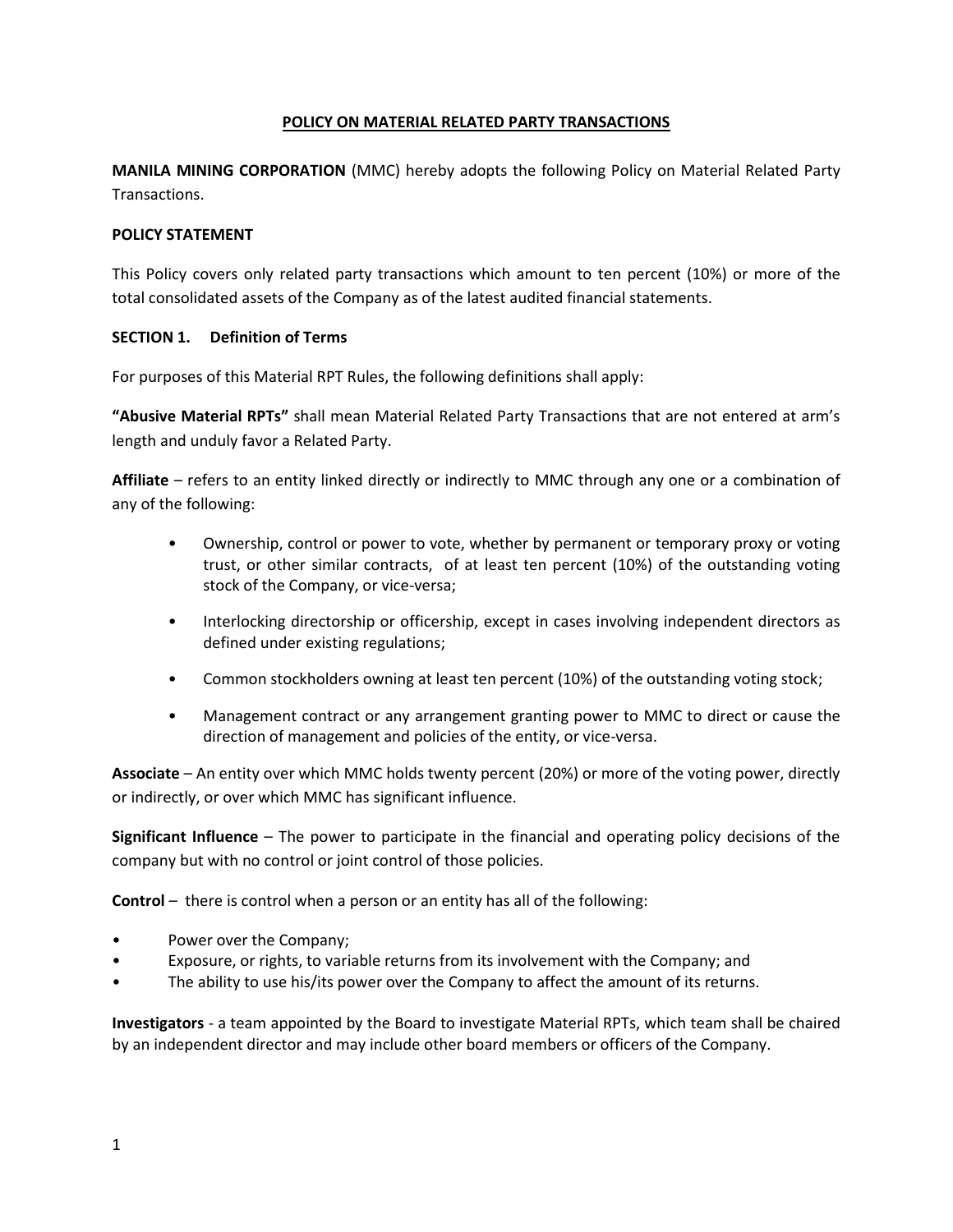**Material RPTs** – Any RPT, either individually, or in aggregate over a twelve (12)-month period with the same related party, amounting to at least ten percent (10%) of the Company's consolidated total assets based on its latest audited financial statements.

**Materiality Threshold** – Ten percent (10%) of the Company's consolidated total assets based on its latest audited financial statements.

**Related Party Registry** – A record of the organizational and structural composition, including any change thereon, of the Company and its related parties.

**Related Parties** – covers the Company's directors, officers, substantial shareholders and their Relatives. MMC's subsidiaries, Associates, and Affiliates are also Related Parties.

**Related Party Transactions (RPT)** – a transfer of resources, services or obligations between the Company and a Related Party, regardless of whether a price is charged. It should be interpreted broadly to include not only transactions that are entered into with related parties, but also outstanding transactions that are entered into with an unrelated party that subsequently becomes a related party.

**Relatives**- the spouses and children of the Company's directors, officers and Substantial Shareholders if these relatives may be expected to influence the director, officer or substantial shareholder in their dealings with the Company.

**Substantial Shareholder** – any person who is directly or indirectly the beneficial owner of more than ten percent (10%) of any class of MMC's equity security.

**SECTION 2. Identification of Related Parties.** For the purposes of this Policy, the persons and entities named hereunder are the Related Parties of MMC, who shall be included in a Related Party Registry which shall be updated quarterly:

- a. The members of MMC's Board of Directors and their Relatives;
- b. The Chief Executive Officer, President and Chief Operating Officer, Chief Finance Officer (CFO), Treasurer, Corporate Secretary, Senior Vice President, Vice President and Asst. Vice Presidents and their Relatives;
- c. Substantial Shareholders and their Relatives;
- d. Kalayaan Copper Gold Resources, Inc.
- e. Lepanto Consolidated Mining Company

**SECTION 3. Coverage of Material RPT Policy.** The Material RPT policy shall cover all transactions meeting the Materiality Threshold.

**SECTION 4. Notice to the Board of Directors of Proposed Material RPTs.** The Treasurer or the Related Party involved shall notify the Board of Directors, through the Corporate Secretary, of any proposed transaction that falls within the Materiality Threshold and the matter shall be taken up by the Board in a special meeting or at its next regular meeting. The Notice shall include the following details: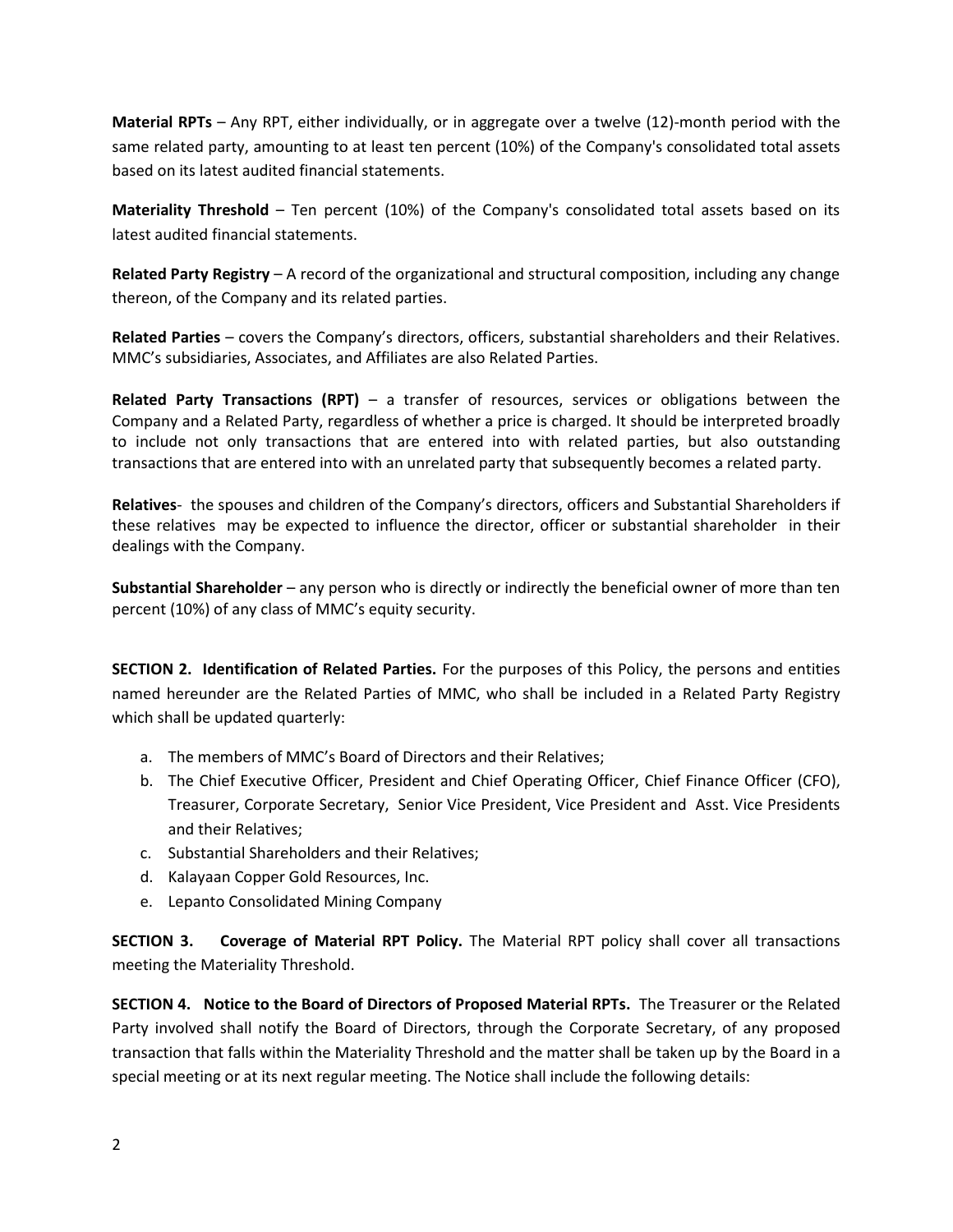- a. the nature of the Material RPT;
- b. name of the Related Party;
- c. the Related Party's interest in the Material RPT;
- d. the approximate value or the amount involved in the Material RPT;
- e. the approximate value or the amount of the Related Party's interest in the Material RPT;
- f. the benefit to the Company of the Material RPT; and
- g. the timing of the Material RPT.

**SECTION 5. Board evaluation of the Material RPT.** The Board shall evaluate and consider for approval the Material RPT taking into consideration the following:

- a. availability of other offers or options from non-Related Parties;
- b. urgency of the matter on the part of the Company;
- c. reasonableness of the terms.

**SECTION 6. Review by an independent party**. Before the execution of the Material RPT, the Board shall appoint an external independent party to evaluate the fairness of its terms.

**SECTION 7. Approval of Material RPTs.** All Material RPTs shall be approved by at least two-thirds (2/3) vote of the board of directors, which should include the votes of majority of the independent directors; Provided: That if the Related Party(ies) is/are Board members, he/she/they shall abstain from participating in discussions and voting on the same. In the event that the majority of the independent directors' votes is not secured, the MRPT may be ratified by the vote of the stockholders representing at least 2/3 of the outstanding capital stock.

**SECTION 8. Conflict of interest considerations.** In connection with every approved Material RPT, the Internal Audit Department shall submit a report to the Board, through the Audit Committee:

- a. identifying conflict situations arising from the Material RPT;
- b. measures, changes, or safeguards to be implemented to address or manage the said conflict of interest.

**SECTION 9. Self-assessment and periodic review of policy.** The Internal Audit Department shall conduct a periodic review of the effectiveness of the Company's system and internal controls governing Material RPTs to assess consistency with the board-approved policies and procedures. The resulting audit reports, including exceptions or breaches in limits, shall be communicated directly to the Audit Committee.

**SECTION 10. Duty of Compliance Officer.** The Compliance Officer shall ensure that the company complies with relevant rules and regulations and is informed of regulatory developments in areas affecting related parties. He/she shall aid in the review of the Company's transactions and identify any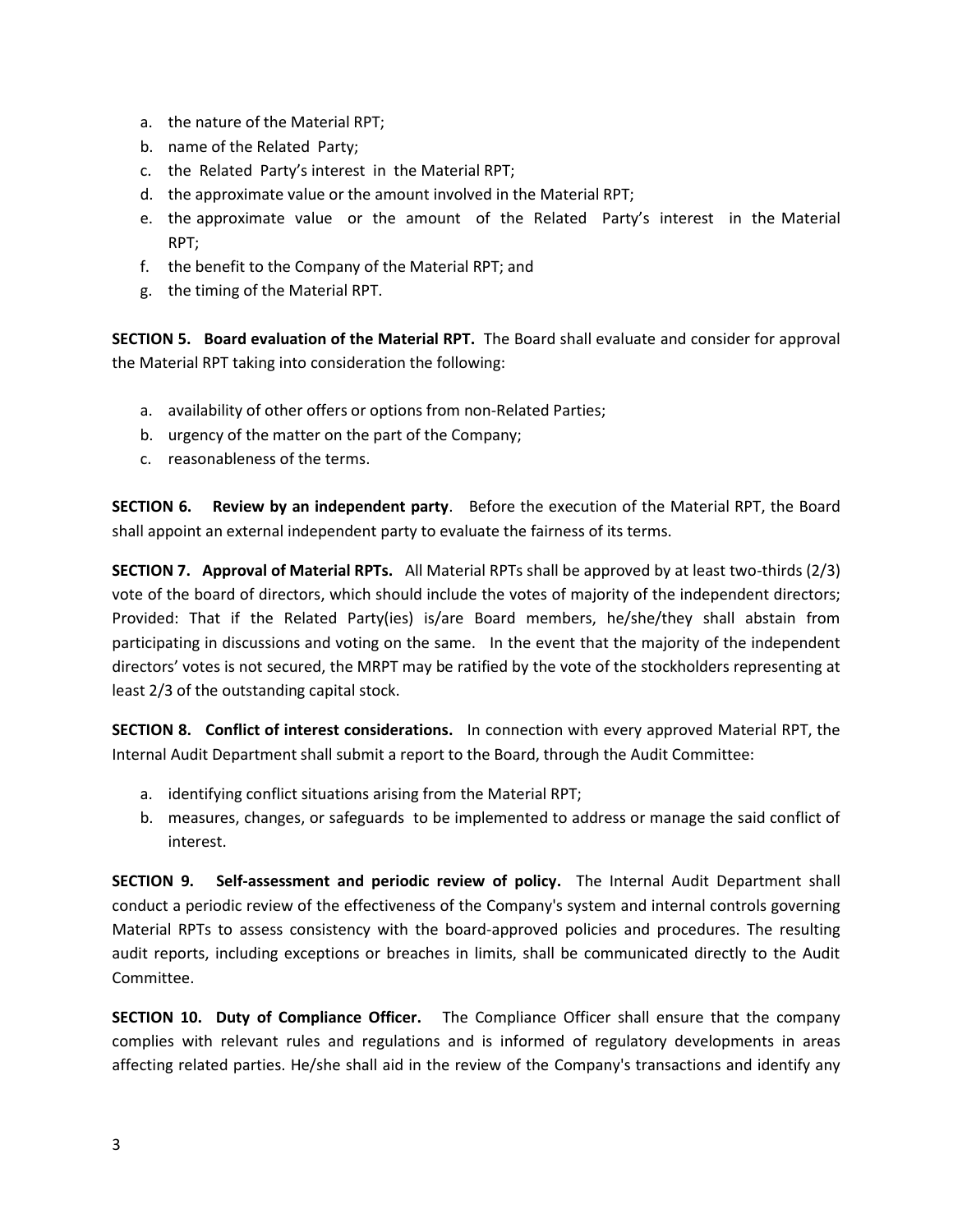potential Material RPT that would require review by the Board. He/she shall ensure that the Company's Material RPT policy is kept updated and is properly implemented throughout the Company.

**SECTION 11. Disclosure requirement of Material RPTs.** The concerned members of the board, substantial shareholders, and officers shall fully disclose to the Board of Directors all material facts related to Material RPTs as well as their direct and indirect financial interest in any transaction or matter that may affect or is affecting the Company. Such disclosure shall be made at the board meeting where the material RPT will be presented for approval and before the completion or execution of the material RPT.

**SECTION 12. Whistleblower Policy on Material RPTs.** Any stakeholder who believes that a Material RPT had been executed without the requisite Board approval ("Whistleblower") may report to any member of the Board about such belief. The report shall include such details of the Material RPT are as known to the Whistleblower, who may or may not identify himself/herself. The member of the Board concerned shall forthwith advise the Chairman, the President, or any independent director of such a report and request that the report be discussed at the next Board meeting or at a special board meeting where it shall be determined whether or not an investigation of the report shall be made.

# **SECTION 13. Remedies for Abusive Material Related Party Transactions**

- a. The Board shall appoint Investigators who will investigate who were responsible for the Material RPTs that were executed without Board approval and whether the same is abusive.
- b. The same Investigators shall also determine whether the Company incurred losses or opportunity costs in entering into the Abusive Material RPT, and will recommend measures that would cut such losses, and allow recovery of such losses or opportunity costs.
- c. If, after due notice and hearing, the Investigators should find that a Director or officer was directly responsible for the Company entering into an Abusive Material Related Party Transaction which made the Company incur losses or opportunity costs, then the Investigators will recommend a course of action or actions to the Board in relation to the recovery of losses and sanctions against the concerned director or officer.
- d. Upon receipt of the Investigators' recommendation, the Board shall take such actions as are authorized under Sections 26 and 27 of the Revised Corporation Code.

# **SECTION 14**. Disclosure and Regulatory Reporting

a. The Company shall submit the following to the SEC:

- (i) A summary of Material RPTs ("Summary") entered into during the reporting year, which shall be disclosed in the Company's Integrated Annual Corporate Governance Report that is submitted annually every May 30th;
- (ii) An advisement report of any Material RPT t Report within three (3) calendar days from the execution date of the same. The Advisement Report shall be signed by the reporting Corporate Secretary, or by an authorized representative appointed by the Board.